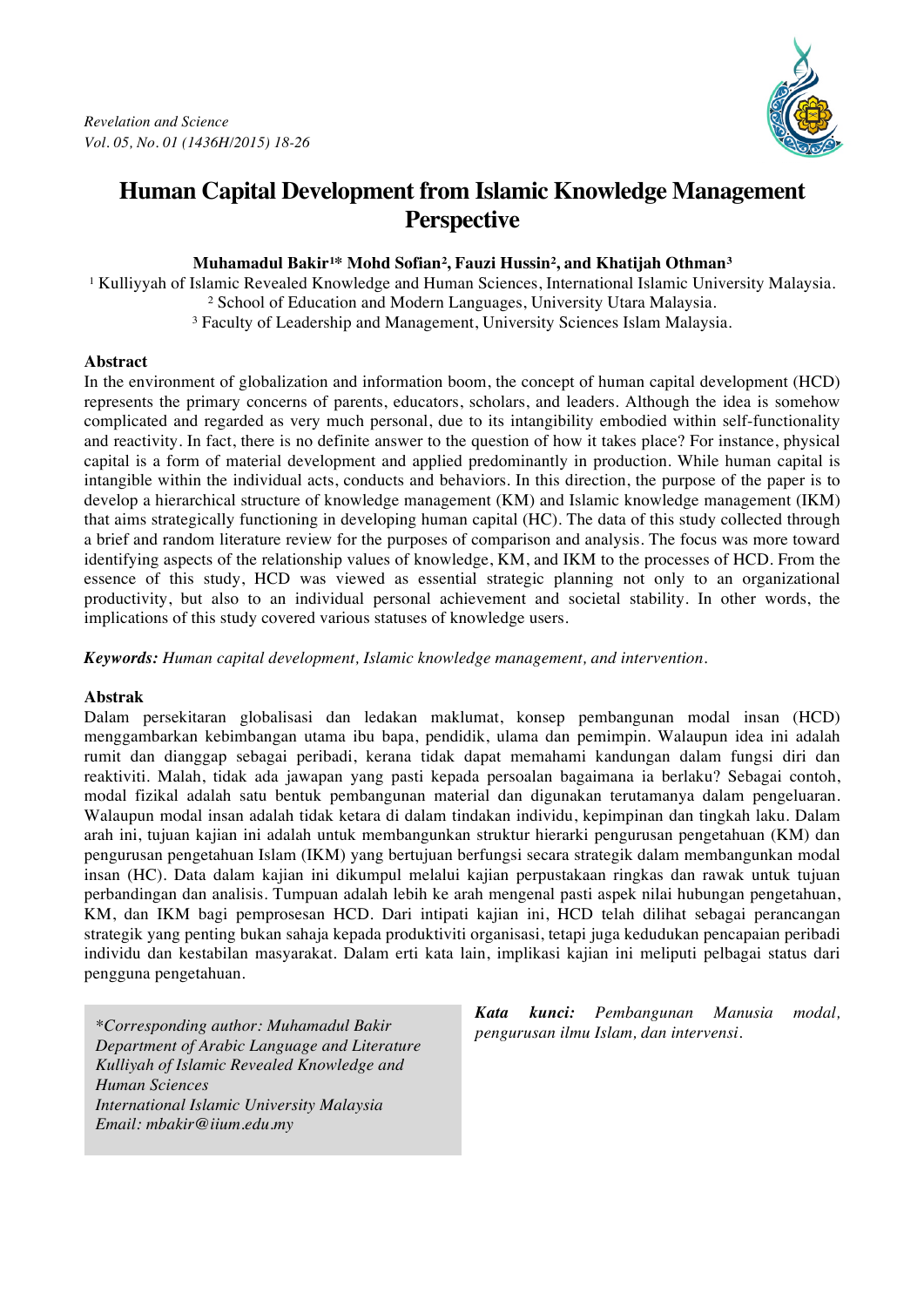#### **Introduction**

The concept of HCD as an area of study draws upon many different disciplines, including psychology, biology, and anthropology, in an effort to understand human experience and behavior. Each study will lead to certain theories in relation to the nature of HCD. For instance, Islam deals with this concept in a comprehensive understanding of its objectives and functions.

Islam, not only prove human-being with a comprehensive educational syllabus, but also guide and educate them through systematic worship activities. From there, their socio-psychological networking will emerge to help them develop in maintaining their moral and ethical practices in achieving organizational performances. As stated by Abdullah (2012), Islamic society plays a significant role in nurturing enthusiastic and competent individuals.

However, the concern of the conventional theory is not as discussed above. Romer (1986) described the traditional neoclassical growth models focussing on the output of an economy grow in response to larger inputs of capital and labor (all are physical). Noneconomic variables such as human capital or human health variables have no function in these models. In addition, the economy under such a model conforms to the law of diminishing returns to knowledge and scale.

For that reason, studying HCD from Islamic perspective should be done in a comprehensive manner. For example, there are continuous efforts have been made to articulate the foundation of human existence and its bio-psycho-social developments. While the theory of human development (HD), on the other hand, cover all of its aspects from birth to death, biological, psychological, sociological and so on. In fact, these are just a few examples of the fascinating dimensions of the field. From an economic perspective, for instance, it can be defined as a process of expanding the range of human choices. These options cover the whole range of human existence from shelter to food, education, medical services, political association, and culminating in the exercise of the various forms of leisure. A small form of HD indicates the restricted number or even the absences of choices that one has at his/her disposal to enjoy the fullness of life and freedom. In this regard, apparently that Islam addresses the dimension of HCD in more extended and comprehensive.

Therefore, from the Islamic perspective, HCD can be defined as a process of expanding the range of spiritual purification and strength together with physical development and economic ability. For this

reason, Islam very much concern about individual mental force and spiritual wellbeing. Apparently, it provides numerous insights into possible causes of the human bio-psycho-social disease and even behavior. In this regard, *The Qur'an* (22:5-6) make a brief and comprehensive description of human biological development. It first created from dust, then from a sperm-drop, then from a clinging clot, and then from a lump of flesh, formed and unformed. That is because Allah is the Truth and because He gives life to the dead and because He is over all things competent (Muhammad Taqiuddin, 1996: 442).

In this context, HD is considered as an important area of inquiry presented by Quran in describing the creation of the human being. Describing the processes and reason for their needs of the right knowledge for their survival in this worldly life and the Hereafter. In other words, every human being has to organize their knowledge effectively to achieve good quality of human status individually and collectively. Islam regards knowledge as a fundamental aspect of human existence and development. Islam also consistently addresses this issue in various ways and formats to articulate its foundations and componential aspect of development.

Knowledge, as we know, is an intangible asset to an individual human being. It is hard to measure through empirical indicators. However, the concept of HCD and KM are well accepted and used to evaluate organizational performance and productivities. For that reason, this study is regarded as an attempt to utilize the both concepts as methodological revision. It will lead the study for establishing IKM functional strategies in developing HCD in achieving personal ability, socio-organizational strength, and sustainability. This attempt based on assumption that there is an association between HCD and KM process. As a result, various research questions with respect to different aspects of HCD process as well as with respect to the relationship between knowledge, KM and IKM were raised and included in the research finding. For examples, from a theoretical perspective: what exactly HCD is? How did it develop? What IKM is? And finally, what exactly is its role in developing HC?

The data of this study was taken from various Islamic Textual Resources especially the Holy Quran and its authentic references, analysis, and exaggerations. Its findings become evidence for the hypothesis that HCD will be understood better and more comprehensive within IKM conceptual framework. Thus, become crucial to every person have an engagement with the process of HCD, to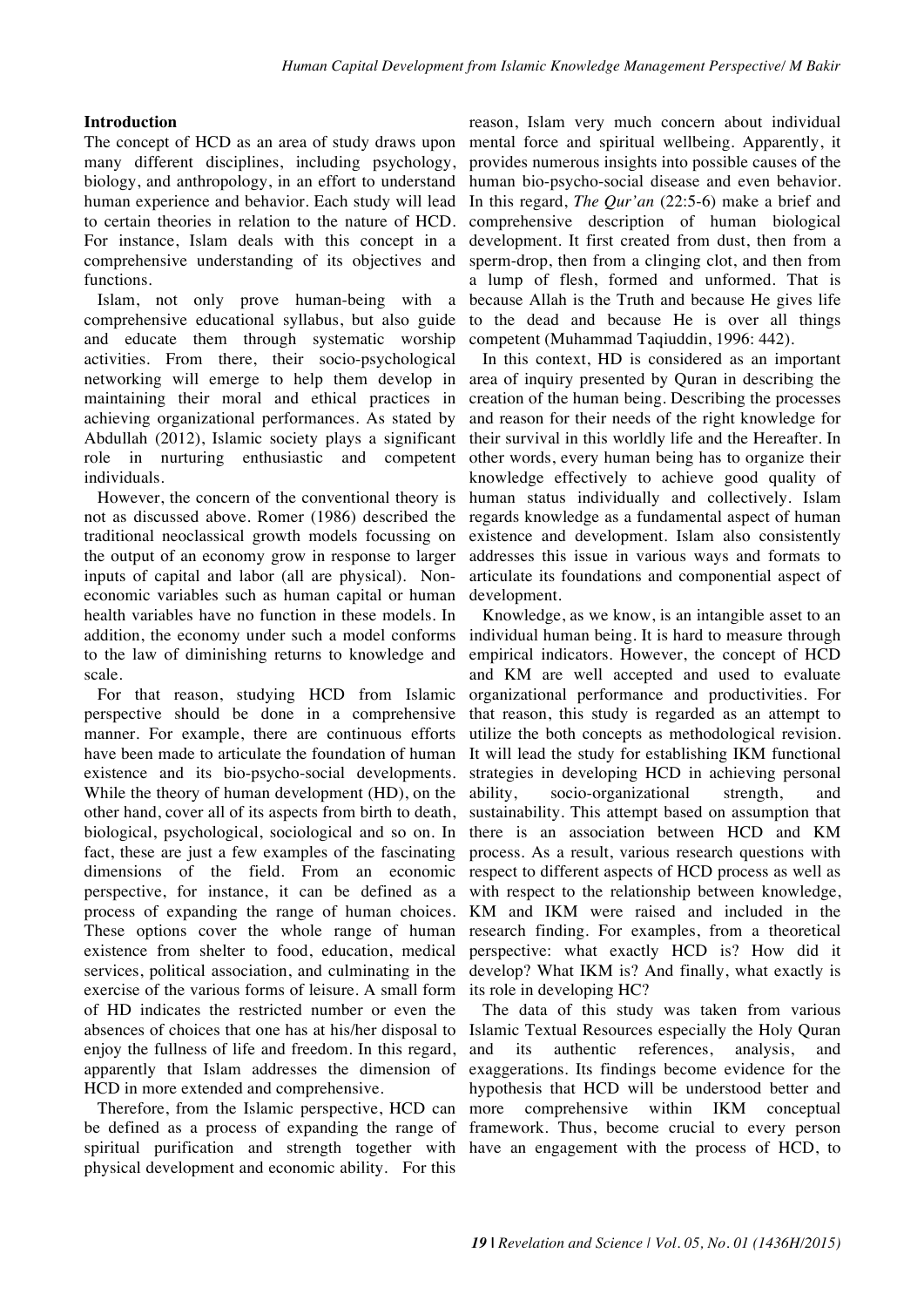Muslim parents, or even to an educationist, philosophies and also human resources policy maker.

### **Method**

Indeed, there is a substantial among of resources and previous studies in the field of HCD. However, from a brief, random selected literature review conducted, of course, there is a need to a focus, going in deep inside Islamic textual analysis and resources. This need is true, especially in the context of a vast amount of academic material. This study has to identify the relationship values found in the resources, to understand and justify the role of knowledge, knowledge management (KM) and Islamic knowledge management (IKM) in developing human capital.

## **Literature Summary for Human Capital Development (HCD)**

Various definitions have been given to the term HC. For instance, Schultz (1961) defines that HC as the knowledge and skills people acquire during education and training. The word capital is often defined as a group of property which can be used in a variety of activities to produce a profitable product (Thaib, 2013). Obviously here, the term HC is referring to all sorts of humanistic values and abilities – (either innate or acquired) - which is valuable and can be utilized appropriately and functionally. It is representing the stock of knowledge, skills and abilities that make it possible for people to do their jobs such as creating economic value for the individuals or their communities. Kamaluddin (2008) defines HC as knowledge embedded in the minds of a person and transform him become a knowledgeable, competencies, well experienced, and skilful functioning for a particular task (Stockley, 2008). Schultz (1971) on the other hand, stressed more on HC impact especially in improving productivity in every aspect of human civilization through time. While Dickens, Sawhill, and Tebbs (2006) claims that a more educated labor force is more mobile and adaptable, can learn new tasks quickly and can use a wider range of technologies and sophisticated equipment. Furthermore, it has been stated that a highly educated labor would become more autonomous and need less supervision.

In short, the term HCD is about recruiting, supporting and investing in people, using a variety of means, including education, training, coaching, mentoring, internships, and so on. It has been used as a term for describing the strength of human resources that exists in an organization. Because of that

becoming the competitive advantage in the modern knowledge economy. On the other hand, measuring and reporting HC is an essential aspect of building sustainable economic success. While Hitab (2006) described HCD from Islamic perspective should be based on holistic development change, comprehensive in nature, the balance of conduct, positive goals, and realistic approaches.

#### **Knowledge Management in Human Capital Development**

Peter Ferdinand Drucker and Drucker (1993) regards knowledge is the key resource in society. Therefore, the source of wealth is something specifically referred to as human knowledge. If we apply knowledge to tasks that we naturally know how to do, we call it productivity. If we apply knowledge to tasks that are new and different, we call it innovation. Only knowledge allows us to achieve those two goals after it is organized and used. Therefore, a successful organization is the one that is successful in creating and sharing information and knowledge. This success will lead to the formation of a systematic organizational behaviors and strategies. Therefore, KM was initially interpreted, to focuses on the acquisition of knowledge before it can be structured, preserved and disseminated for the purposes of knowledge utilization. This understanding is correct especially in the context of case-based reasoning method as applied by Krusrini (2010), in describing the process of diagnosis analysis or reasoning for a particular decision. In this regard, (Drucker, 1973: 37) successfully enhanced the concept of 'knowledge implementation' and 'knowledge innovation' when he suggest that knowledge is all. Thus, both concepts have been virtualized in real organizational practice and fully recognized worldwide for its importance and practicality contribution. While the issue of KM is explicitly referring to the knowledge that undergo the process of construed, focuses on the acquisition, structuring, retention, and dissemination of that particular knowledge. In order to do this, some people might feel that it must be quantified, counted, organized and measured. This perception is common whenever to manage and organize something (Glazer, 1998); it must be able to be built, owned and controlled if its value is to be maximized (Allee, 1997). As a result, approaches to KM have tended to concentrate capturing and controlling that what is sometimes termed as 'structured knowledge' (Hildreth & Kimble, 2002).

important role, (Graham, 2007) suggest that HC is manner, so it becomes well functional. A person is a From the above discussion, we can conclude that knowledge should be processed in an accurate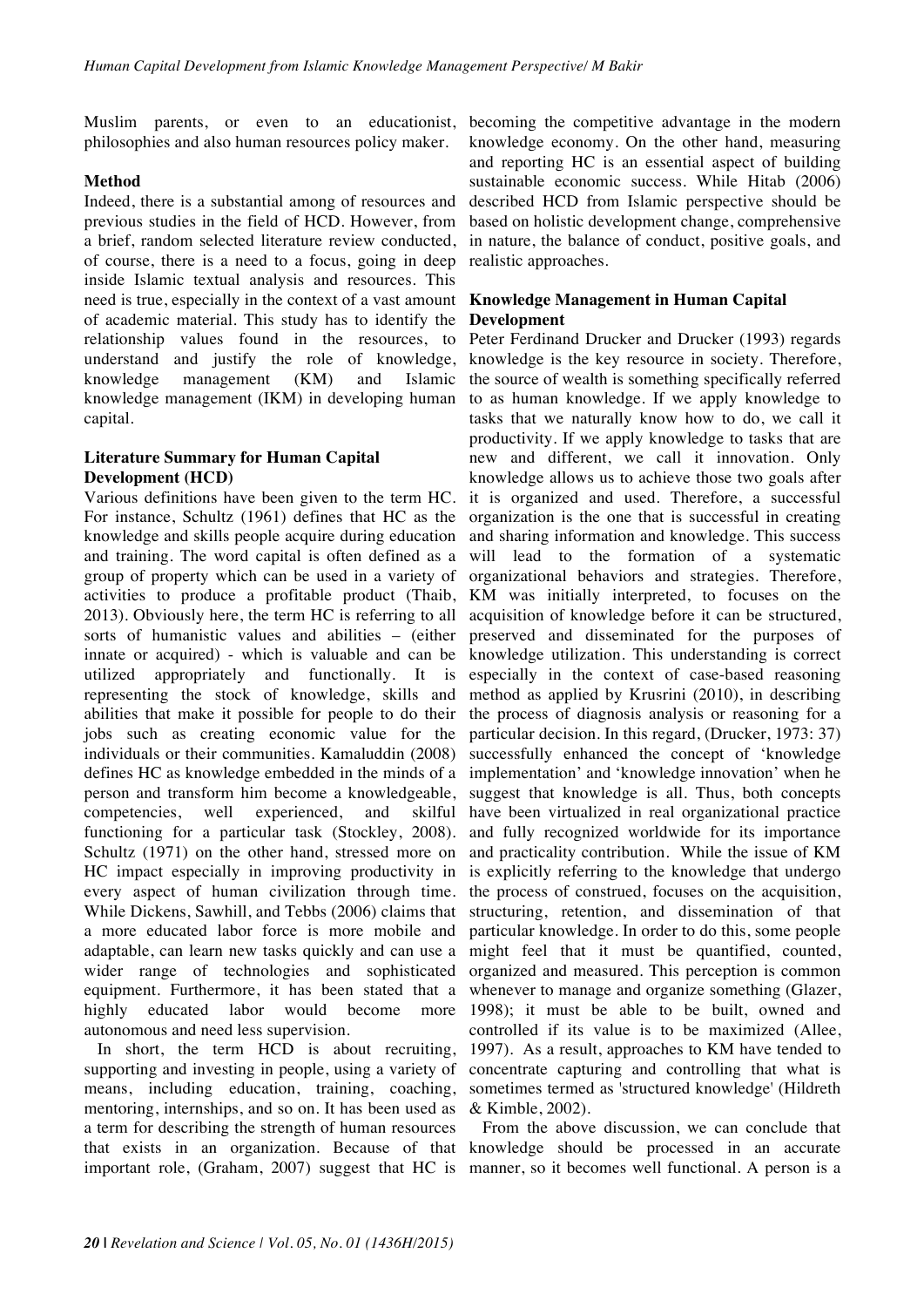knowledge worker - (either as an individual selfmanager or organizational manager in managing his staff). Therefore, whenever he act and react creatively and systematically, that is as a result of knowledge works naturally (Despres & Hiltrop, 1995). This understanding is particularly an essential condition to aware the nature knowledge works. Indeed, all workers know what kinds of tools that are needed for processing a particular knowledge and task. This tool also will determine the quality of their output product. This meaning is what Zand (1981) discuss about the importance of managers to know the right instruments in generating the knowledge for the purpose of productivity. According to him, "managers in knowledge organization acutely sense that the major basis for economic growth and profitability lies in developing future managers who know how to guide the organization in the acquisition and use of knowledge". This type of task is what a manager has to do in the reality of organizational structures and productivities. In order to be competitive, He/she has to identify, and leverages knowledge. This action is a managerial art in creating value for the organization through its intellectual capital. In a more precise word, a conscious effort was constructed to get the right knowledge to the right people at the right time so that it can be into action within the organization.

Therefore, knowledge and knowledge management practices play a crucial role in HCD process. In fact, human being by its nature is in needs of knowledge, i.e. they should equip them-self with knowledge and become a competent user of knowledge whenever they are successfully applying knowledge objectively and fruitfully. Edwards (1994) regards the processes by which they do this as KM strategies. Therefore, KM, is a natural phenomenon. It is not a new issue in human history and practice. As noted by Bakar (1998), "knowledge disorganized is life disorganized". In this sense, KM is not a new idea. It is an essential element in a long strategy toward progress and success.

#### **Human Capital Development from Islamic Knowledge Management Perspective**

With regards to the conceptual understanding of the term HCD from an Islamic perspective, it had been elaborated by many Muslim scholars in various schools of thought. According to Rafiki, AlKhalifa, and Buchari (2014), the Islamic principles' theory of human capital (HC) in the business operation is associated with a term 'ahliyyah'. This term represents the state of aptitude, fitness, competence validity and qualification authority. Hashi (2009) also give similar elaboration. According to them Muslim truthfulness and other dimensions of objectivities.

jurists and commentators of the Holy Quran have employed the term "ahliyyat", to signify the human capacity and fitness to perform and hold particular social eligibility and religious obligations. Literally, the term denotes a state of aptitude, fitness, competence validity, authority, and qualification, which collectively connote the human ability and quality to perform certain duties diligently (Wehr, 1980).

In other words, Islam looks toward knowledge as a fundamental issue in human existence and development. Continuous efforts have been made to articulate its foundation of either biological, psychological, sociological or even spiritual-religious aspects of the human development. As Maras (1982) observed that the Muslim scholar was working very hard in discussing the nature of knowledge in Islam, elaborating its criteria and types.

According to the *The Qur'an* (45:13), God will not change the social, economic and political conditions of a community unless they make an effort of change for the betterment of their leaving status. Here come the issue of need and demand to focus on the aspects of Islamic theoretical foundation in developing human capital that may serve to foster its comprehensiveness and holistic nature. In this regard, Islam is considered as a religion of knowledge. The notion of Islam itself means a 'knowledgeable manner of submission' to God the Creator. This type of meaning is a useful reference to point out that HCD from Islamic perspective should start from adequate knowledge construction structure and knowledge management strategies (KMS).

In Islam, the term knowledge is strongly related to and assimilates with the notion of 'iqra' which means (read). This notion has been mentioned in the first revelation of the Quran, and it became the fundamental principle of beliefs, conducts and practices of every Muslim. This verse ordered human beings to read as a mechanism for seeking knowledge and as a basis for their capital development. It should be done in the Name of Lord, the Creator, the Most Generous who has taught by the pen, and has taught man that which he knew not. The instruction here is not just the matter to collect knowledge and information, but also to manage, organize, and plan properly the given knowledge. In other words, the above verses describe a comprehensive model of the Islamic knowledge management framework (KMF) within its particular setting and application (Yaakub, 2011).

Consequently, knowledge is not confined to only epistemological concerns but also includes ethical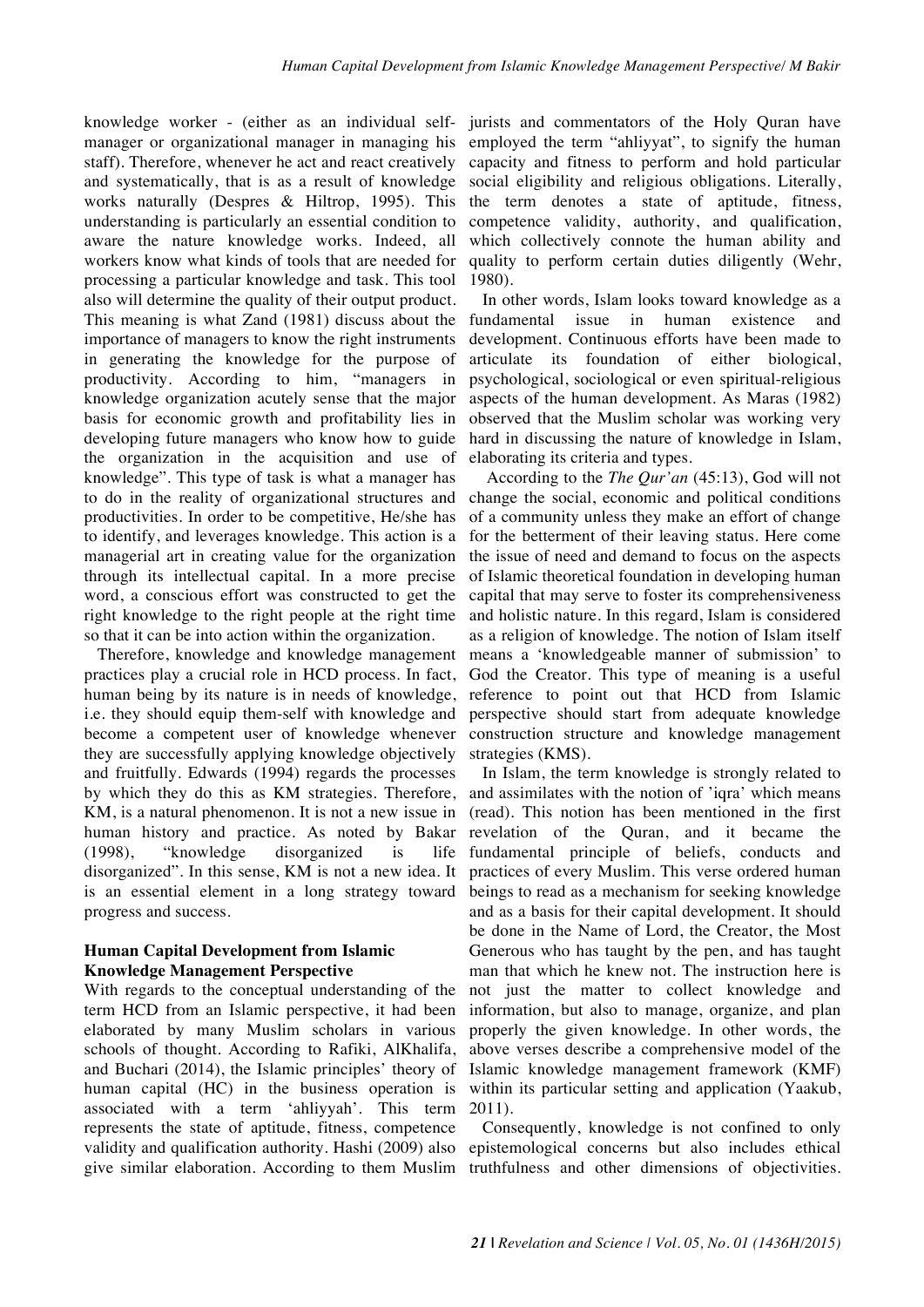The sense of knowledge here is the state of knowing the absolute fact and truth. The reality of this knowing might be based on proofs, or justifications and evidence. In what ever basis, it must not be in conflict to any of the Quranic verses. So it's not just only the state of thought and ideas because both are not regarded as a true knowledge until it is proven. In this affiliation, Muslim scholars affirmed that the highest source of knowledge is the one came from Quranic revelation, followed by prophetic explanations, observational wit, and sensation of the senses as a form of prosperous mind assisted with trial or investigation. Islam regards knowledge as a means of attaining virtue in this world and Hereafter world (*The Qur'an* 45:13) and harnessing its nature to the service of man.

Therefore, Muslim regards knowledge as God-given to Mankind. It is a source of guidance for every theoretical endeavour to elaborate an Islamic paradigm, and intrinsically related to the fundamental concept of taklÊf (i.e. obligation) as drafted by the Quran and the Prophetic traditions. It is a natural selfconscious (i.e. fiÏrah) of factual values that correspondent to Quranic reasoning and justification. This understanding is vital in structuring Muslim worldview toward all aspects of individual belief, societal behavior and cultural domain. Prophet Muhammad (peace be upon him) encouraged the acquisition of knowledge by saying "Verily, the men of knowledge are the inheritors of the prophets." Indeed, the value of a man is the value of his knowledge. The Prophet also placed great emphasis on learning, when he stated in a well-known hadith that, "One who goes out to search for knowledge remain in the cause of Allah till he returns". Muslim has to struggle in acquiring knowledge throughout his life as a means of attaining virtue in this world and the Hereafter world (*The Qur'an* 41:53). It contains the prerogative of religion, the revelation, inductive intellect as mentioned by Iqbal (1986). This struggle means that human being is in needs of an absolute truth and structured knowledge in which it will help him to fulfill his duties and to pay his accountability as vicegerent of God in this world. In other words, Islam considers true knowledge as absolute truth. All human knowledge is given by God the Almighty to enable human being successfully functioning as his vicegerent (i.e. Khalifah) on earth. Therefore, vicegerent is not the creator of knowledge, but a user of knowledge. Nevertheless, any knowledge without proper management will become dangerously use and maybe will leads towards meaningless ends. Therefore, it is important to realize that human and his capital should be developed within a role function of knowledge, KM and IKM in this area

comprehensive and well-structured formation of knowledge. It is obligatory for all Muslims to pursue knowledge, to cultivate the various branches of knowledge and then to construct a suitable model of knowledge management strategies in helping Mankind to become effective users of knowledge.

In this regard, Islam looks toward KM as an important construction and application. In fact, this application is representing its vision and mission for human development and survival as vicegerents of God. Therefore, IKM construction should should be bound by its intellectual wisdom, spiritual strength, mental ability, and even socio-cultural conditions of scientific creativity. Due to this reason, it is an obligatory right for all human being to pursue knowledge, to cultivate the various branches of knowledge and then to construct a suitable model of KM in helping Mankind to become active users of knowledge. In other words, Islam looks toward IKM's applicational theory as a necessary vision and mission for human development biologically, mentally, psychologically and spiritually for his/her survival as vicegerents of God. All of these aspects of development will help to enhance his/her sociocultural conditions of scientific creativity. It is also very much related to the mission of establishing the foundation of 'belief' toward the 'Oneness of God' as the creator of the whole knowledge, information, and sciences.

The basis of IKM practices is that all knowledge is in Allah's hand. Since Muslim believe that Allah's Knowledge is infinite which His knowledge encompasses everything in the heavens and earth and what is in between them; in the worldly life and the Hereafter world. Therefore, among His Divine Names is the All-Knowing. He, the Almighty says (what means): "Verily, He, only He, is the All-Hearer, the All-Knower." (*The Qur'an* 26: 220). In this notion, Allah the Almighty has called Himself by some other Names which reflect this type of attribute, such as *Al-Khabeer* (the All-Aware), which entails that He knows what will be before it happens; *Al-Hakeem* (the Wise), which entails that He knows the details of things; *Ash-Shaheed* (the Witness), which entails that He knows what is unseen and what seen, i.e., that nothing is unknown to Him; and *Al-Muhsiy* (the Reckoner), which entails that the fact that He knows so much does not distract Him from knowing the tiniest details, such as the light of the day and how strong the wind is, and when the leaves fall. He knows the numbers and the movements of each leaf.

#### **Results**

The results with reference to the field of HCD and the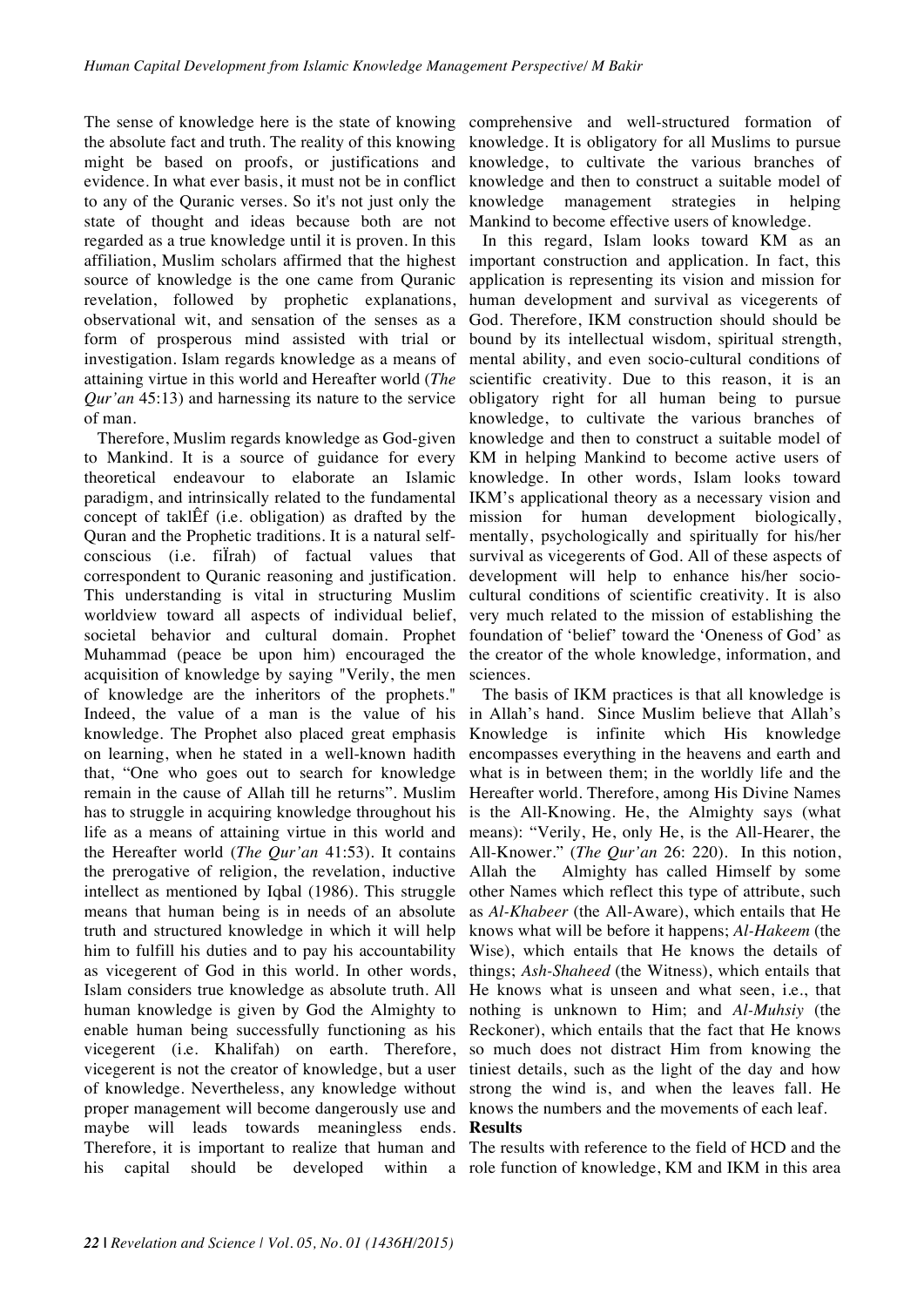are out numbers. It is obvious that some query may pop up into mind that what are the answers to questions put forwarded in this study? Although the concept of HCD is complicated and is, in fact, personal in nature, and there is no definite answer to this issue. However, some conceptual strategies were identified in this study as presented below:

## **1. Managing Knowledge for Human Capital Development**

As discussed earlier, HC was defined as knowledge embedded in the human mind. However, due to some reasons, the terms "knowledge", "sciences" and "information" have been used synonymously or interchangeably in many contexts. They might referred to a particular understanding, theoretical or practical or skill acquired by a person through experience or education and so on. If we are to make sense of the kind of knowledge in question by reference to rules, we must be clear about the type of practice involved. The general connection between knowledge and practices of regulation suggested here is that knowledge is referred to the state of knowing of the factual data or its related information. While the term science refers to the standard regulation and the existence system of practices of that particular data or information, its type, criteria and function. Knowledge also can be described as foundational and non-foundational. The first one is understood as the basic knowledge while the second is understood as extension knowledge that deal with logical reasoning, questioning, discussion and negotiation of beliefs and so on (Bruffee, 1995).

Knowledge, whatever it is, one for sure, it should transform human being from – not knowing to the state of knowing; (*The Qur'an* 3: 79). Integrated knowledge is the knowledge that integrates all kinds of knowledge that needed in the real ground of an individual life such as political, economy, education, social, management, sciences, technology and others.

### **2. IKM Functional Strategies in HCD Processes**

As discussed earlier, that the process of HCD should started from constructing an adequate knowledge structure or knowledge management strategies (KMS). In chaos theory, quantum leaps in development happen by introducing a singularity. As stated by (Gleick, 1997), chaos is a science of the "global nature of systems," and so it crosses many disciplinary lines—from ecology to medicine, his/her life spend.electronics, and the economy. It is a theory, method, set of beliefs, and way of conducting scientific research.

In this context, IKM's construction is regarded as a strategic theory intended for particular areas of application and objectives in which it is based on "knowledge intensive processing action". This construction also very much depending on some human expert intervention in order to establish a comprehensive and integrated knowledge application, culture, commitments and management practices, in particular for the purposes of human development and survival as vicegerents of God. Unfortunately, this fact is seldom been discussed academically and comprehensively even within the Islamic discourse. For example, the term 'ulu al-albab is used in the Quran to denote to those who having such comprehensiveness of knowledge. In other words, it is referring to some one which can integrates those knowledge with the sharpness of their mind ability to remember Allah more and then can increase their level of fearing and observing the greatness of Allah the Almight. (*The Qur'an* 3: 191).

From these verses, we can conclude that Islam regard 'education and knowledge' as a part and partial of necessities for the human being to seek and obtain. This necessity is similar to food, water, and shelter. Figure 1 describes the type of knowledge a person has to search, acquire and develop for him/her live survival.

### **Islamic Knowledge Management Functional Strategies**

(CFPK= Core Foundational Basis and Principles of Knowledge; KPL= Knowledge Purification Level; KDP= Knowledge Development Pyramid; SDP= Spiritual Development Pyramid; CKS= Categories and Types of Knowledge and Sciences; HP= Heart Purification; IK= Informational Knowledge; IP= Inter-personal; IS= Inter-social; KC= Knowledge Concentration; KD= Knowledge Diffusion; WP= Worship Purification; EK= Explicit Knowledge; RK= Revealed Knowledge; TK= Tacit Knowledge)

The figure above is showing that an individual Muslim should have enough stock of CFPK. After that he/she has to organize and manage that CFPK in according to Islamic principle and methods to enable him/her in utilizing that knowledge and sciences in the stock effectively. KPL is representing the index level of achievement been obtained by an individual in their effort and struggle in searching, learning and purifying the knowledge and sciences throughout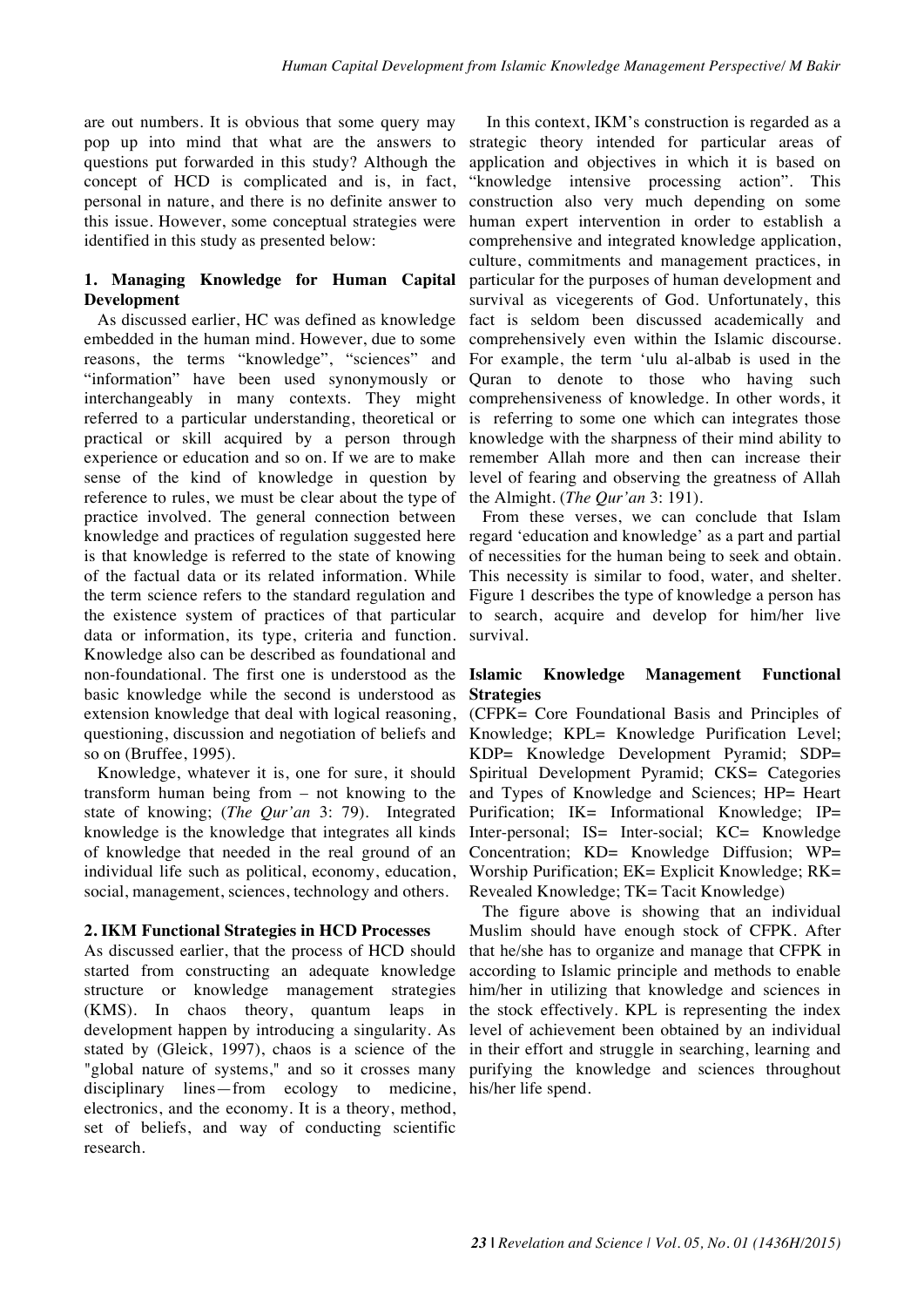

Figure 1: Type of knowledge a person have to search, acquire and develop for him/her live survival.



Figure 2: Islamic conceptual answer to establish an integrated knowledge and infuse into HCD comprehensively.

#### **3. Islamic Comprehensiveness of Human Capital Development**

Apparently from the above discussion, that HC should be developed based on integrated knowledge. There are very strong relationships between KM and HCD processes. The remaining issue here is that how to establish an integrated knowledge, and how to infused into HCD comprehensively? An Islamic conceptual answer to these questions can be observed from Figure 2.

#### **Human Capital Development Process from IKM Perspective**

HPD= Human Physical Development; HLS= Human Life Spend; HCD= Human Capital Development; BD= Biological Development; MD= Mental Development; DD= Data Development; ID= Information Development; KD= Knowledge Development; SD= Spiritual Development).

Figure 2 draws the types and stages of development that a human being has to pass through within his live space and spends. It covered various aspects of HC such as financial capital, intellectual capital and social capital. In other words, Muslim has to aware that there are stages of knowledge he/she has to go through into understanding it functional strategies as a mechanism in HCD processes. In this context, DD can be regarded as the first foundational basis for HCD that lead a person to go out from a human ignorance stage. Therefore, Islam regard human development started as early as it is in the form of an embryo transforming from the fertilization of the ovum to the fetus stage (*The Qur'an* 11: 22). Therefore, the mother and father are recommended to read Quranic verses as much as possible because the embryo can listen to what his mother is reading. The same concept also goes to the tradition of giving prayer call (i.e. Azan and 'iqamah) to the newborn baby.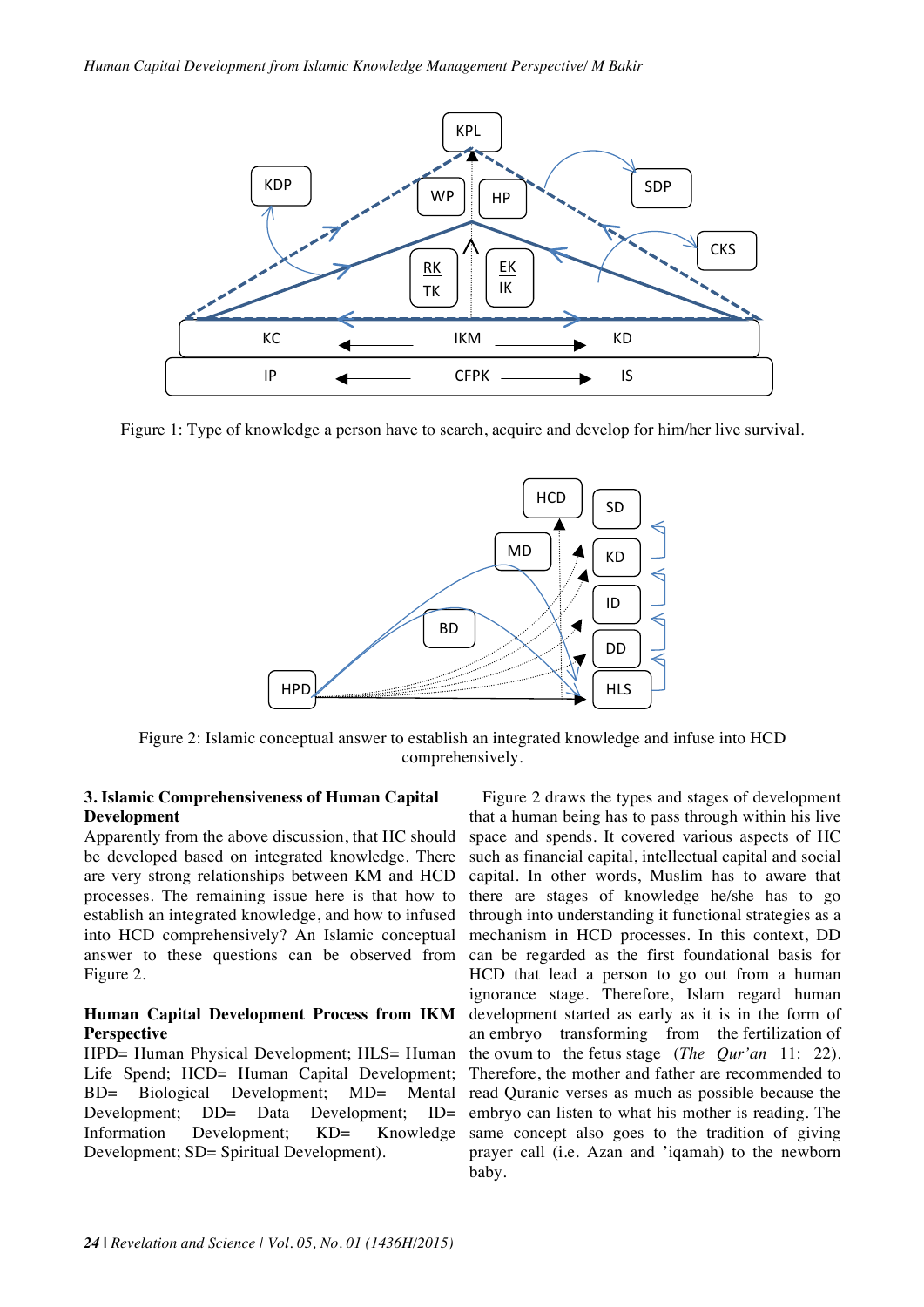The two practices mentions above indicate that HCD should be started together with human physical development (HPD). A person with the weak physical situation will be not cable of developing data and resources (DD). Even though, that person might be able to gather or obtain some data, it will remain as a row data with ziro function. This status is due to unability in transforming or processing those data to have its precise meaning and useful information that make it applicable to others (ID). Consequently, by the due time, this information should be then transforming to become of a skillful value in the hand of it users.

In conclusion, the model described above is representing the natural processes of KD in developing HC in which it will transform a person from the state of understanding the usefulness of an information to become a person who is capable in utilizing the information functionally and efficiently. For this reason, Islam is not only commands human being to develop DD, ID, and KD throughout the life space and spends, but also direct them with methodologies how they should develop their spiritual wellbeing (SD). In this context, a person will have reach certain level of emotion standing point concerning the truthfulness of factual data, information, and knowledge that already developed and structured within the understanding and experiences.

#### **Conclusion**

Finally, the research revealed that HCD considered as an important area of inquiry. Therefore, it draws upon many different fields, methods, and approaches. Each and every field or method has its function and objectives. It is obvious that HCD from IKM perspective has promoted a holistic and comprehensive dimension of development that includes moral responsibility, intellectual talent, knowledge, and skills. There are two types and stages of development that a human being has to pass through within his live space and spend. Islamic Human Capital Development (IHCD) should be started together with human physical development. Islam not only commands human being to develop data and information or knowledge and sciences throughout the life space and spends, but also direct them with methodologies how they should develop their spiritual wellbeing.

#### **References**

Abdullah, F. (2012). The role of Islam in human capital development: a juristic analysis. *Humanomics, 28*(1), 64-75.

- Ali, A. Y. (1991). *The Meaning of the Holy Qur'an. Translation and Commentary*. US: Amana Corporation.
- Allee, V. (1997). *The knowledge evolution: Expanding organizational intelligence*. Newton, MA: Butterworth-Heinemann.
- Bakar, O. (1998). *Classification of Knowledge in Islam: A Study in Islamic Philosophies of Science*: Islamic Texts Society.
- Bruffee, K. A., "Sharing Our Toys: Cooperative Learning Versus Collaborative Learning," Change Mag. High. Learn., vol. 27, no. 1, pp. 12–18, 1995.
- Despres, C., & Hiltrop, J.-M. (1995). Human resource management in the knowledge age: current practice and perspectives on the future. *Employee Relations, 17*(1), 9-23.
- Dickens, W. T., Sawhill, I. V., & Tebbs, J. (2006). *The effects of investing in early education on economic growth*: Brookings Institution.
- Drucker. P.F. 1973. *Management*. Harper Collins E-Books (Revised Edition 2008). (Retrieved on 12/5/2015 from http://www.druckerinstitute.com/link/peter-
- druckers-management-revised-edition-released/)
- Drucker, P. F. (2009). *Management Rev Ed*: HarperCollins.
- Drucker, P. F., & Drucker, P. F. (1993). *Managing for the Future*: Routledge.
- Edwards, M. (1994). NGOs in the age of information. *IDS Bulletin*, 25/2. P. 117-24.
- Glazer, R. (1998). Measuring the knower: Towards a theory of knowledge equity. *California management review, 40*(3), 175.
- Gleick, J. (2008). *Chaos: Making a new science*: Random House.
- Graham, W. (2007). *The Institute of Chartered Accounts for England and Wales. (ICAEW)*. London: ICAEW Publisher.
- Hartati, S., Wardoyo, R., & Harjoko, A. (2010). Differential diagnosis knowledge building by using CUC-C4. 5 framework. *Journal of Computer Science, 6*(2), 180.
- Hashi, A. A. (2009). *Human capital development from islamic perspective*. Paper presented at the International Conference on Human Capital Development, University Malaysia Pahang, Kuantan: Pahang. http://irep.iium.edu.my/23273/2/Human\_Capital\_D evelopment from an Islamic Perspective.pdf
- Hildreth, P. M., & Kimble, C. (2002). The duality of knowledge. *Information research, 8*(1).
- Hitab, K. T. (2006). Ru'yat Islamiyyat nahwa altanmiyyat. *Dirasat ulum al-Syar'iyah wa al-Qanun, 33*(2), 368-382.